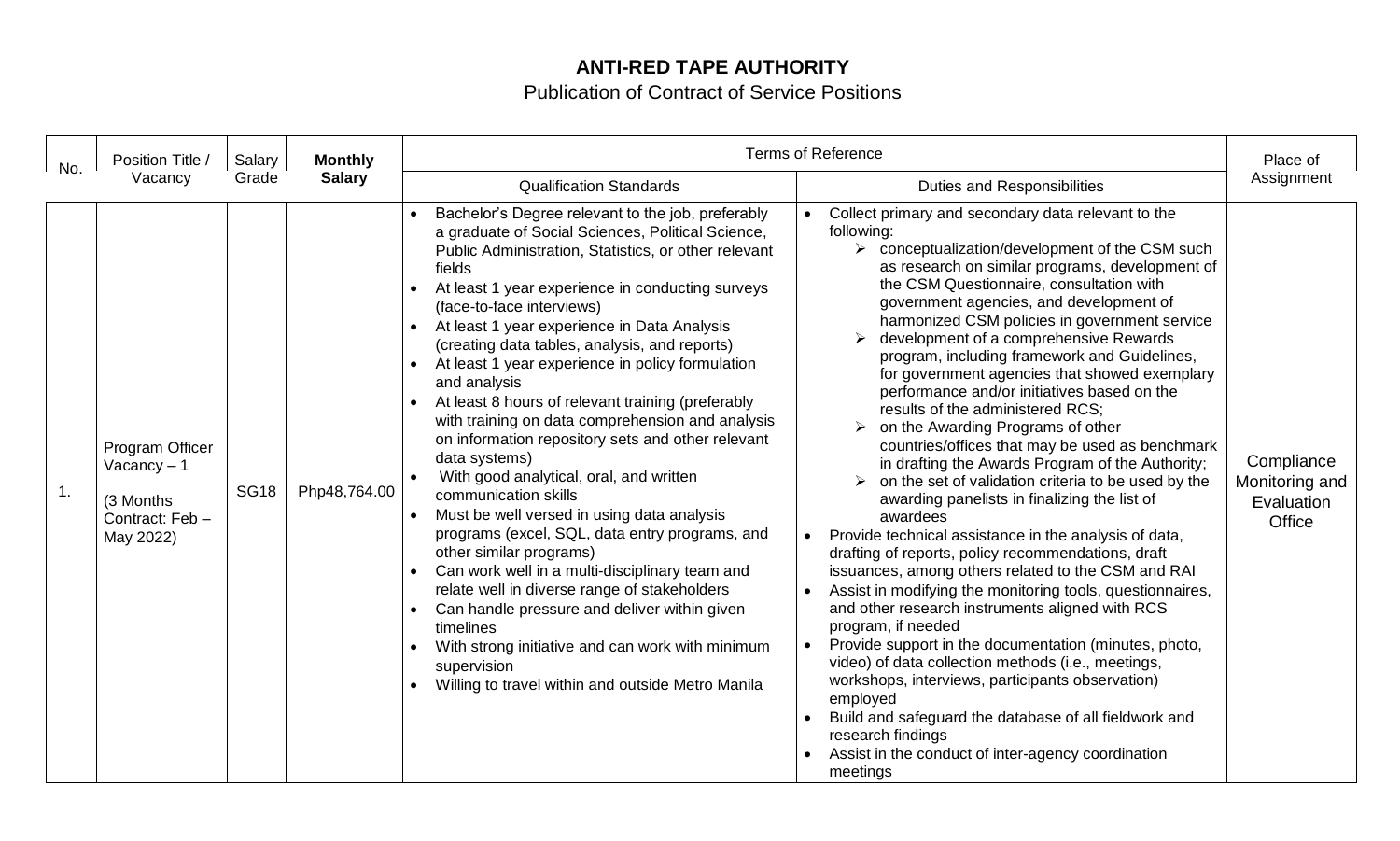| No. | Position Title /<br>Vacancy                                                 | Salary<br>Grade | <b>Monthly</b><br><b>Salary</b> | <b>Terms of Reference</b>                                                                                                                                                                                                                                                                                                                                                                                                                                                                                                                                                                                                                                                                                                                                                                                                                                                                                                                                                                                                                                                                                                                                |                                                                                                                                                                                                                                                                                                                                                                                                                                                                                                                                                                                                                                                                                                                                                                                                                                                                                                                                                                                                                                                                                                                                                                                                                                                            | Place of                                             |
|-----|-----------------------------------------------------------------------------|-----------------|---------------------------------|----------------------------------------------------------------------------------------------------------------------------------------------------------------------------------------------------------------------------------------------------------------------------------------------------------------------------------------------------------------------------------------------------------------------------------------------------------------------------------------------------------------------------------------------------------------------------------------------------------------------------------------------------------------------------------------------------------------------------------------------------------------------------------------------------------------------------------------------------------------------------------------------------------------------------------------------------------------------------------------------------------------------------------------------------------------------------------------------------------------------------------------------------------|------------------------------------------------------------------------------------------------------------------------------------------------------------------------------------------------------------------------------------------------------------------------------------------------------------------------------------------------------------------------------------------------------------------------------------------------------------------------------------------------------------------------------------------------------------------------------------------------------------------------------------------------------------------------------------------------------------------------------------------------------------------------------------------------------------------------------------------------------------------------------------------------------------------------------------------------------------------------------------------------------------------------------------------------------------------------------------------------------------------------------------------------------------------------------------------------------------------------------------------------------------|------------------------------------------------------|
|     |                                                                             |                 |                                 | <b>Qualification Standards</b>                                                                                                                                                                                                                                                                                                                                                                                                                                                                                                                                                                                                                                                                                                                                                                                                                                                                                                                                                                                                                                                                                                                           | <b>Duties and Responsibilities</b>                                                                                                                                                                                                                                                                                                                                                                                                                                                                                                                                                                                                                                                                                                                                                                                                                                                                                                                                                                                                                                                                                                                                                                                                                         | Assignment                                           |
|     |                                                                             |                 |                                 |                                                                                                                                                                                                                                                                                                                                                                                                                                                                                                                                                                                                                                                                                                                                                                                                                                                                                                                                                                                                                                                                                                                                                          | Provide administrative and logistical support as needed<br>Perform other related tasks deemed necessary by the<br>supervisors and/or management                                                                                                                                                                                                                                                                                                                                                                                                                                                                                                                                                                                                                                                                                                                                                                                                                                                                                                                                                                                                                                                                                                            |                                                      |
| 2.  | Program Officer<br>Vacancy $-2$<br>(6 Months<br>Contract: Feb-<br>Aug 2022) | <b>SG20</b>     | Php61,386.00                    | BS/MS degree in Computer Science, Engineering,<br>Information Technology or equivalent<br>With at least 3 years' experience as Full Stack<br>Developer<br>Results-driven and execution-focused, motivated, and<br>strong understanding of web development and<br>security protocols<br>Ability to own outcomes and make things happen with<br>a strong sense of urgency with eye for detail and<br>accuracy<br>Strong knowledge of Object-Oriented Programming,<br>Test-Driven Development (TDD), and Code<br>Architecture and Coding in React Native<br>Experience in setting up, managing, and maintaining a<br>database server or working with cloud services such as<br>Google Firebase or MongoDB, etc.<br>Experience and knowledge in using Angular,<br>TypeScript, Node.js, Firebase, and APIs integration<br>from various sources<br>Good understanding of code versioning tools, such as<br>Git<br>Proven hands-on Software Development experience<br>Object-oriented analysis and design using common<br>design patterns.<br>Proficiency in HTML, CSS, JavaScript, and TypeScript<br>Some experience with development of responsive<br>website | Act as the system designer and builder for the RCS System<br>$\bullet$<br>Prepare functional specifications documents<br>$\bullet$<br>Gather and document requirements and design creations<br>which include leading (guiding and mentoring) other<br>members of the team at times<br>Prepare technical designs, code development, and<br>component test execution to demonstrate alignment to the<br>functional specification<br>Design front-end and/or back-end components<br>Write detailed, accurate, and concise development<br>documentation<br>Write well designed, testable, and efficient code<br>Resolve complex software problems/bugs and exercise<br>troubleshooting and problem-solving skills<br>Develop APIs with complete documentation both technically<br>and operationally<br>Participates in requirements analysis, architectural design, or<br>detailed user experience<br>Analyze, interpret, and make decisions affecting work<br>methods and procedures<br>Accurately estimate the complexity of a task as requested<br>Ability to effectively collaborate on projects through phone,<br>video, and screen sharing<br>Contribute to all phases of the development lifecycle<br>Ensure designs follow specifications<br>$\bullet$ | Compliance<br>Monitoring and<br>Evaluation<br>Office |